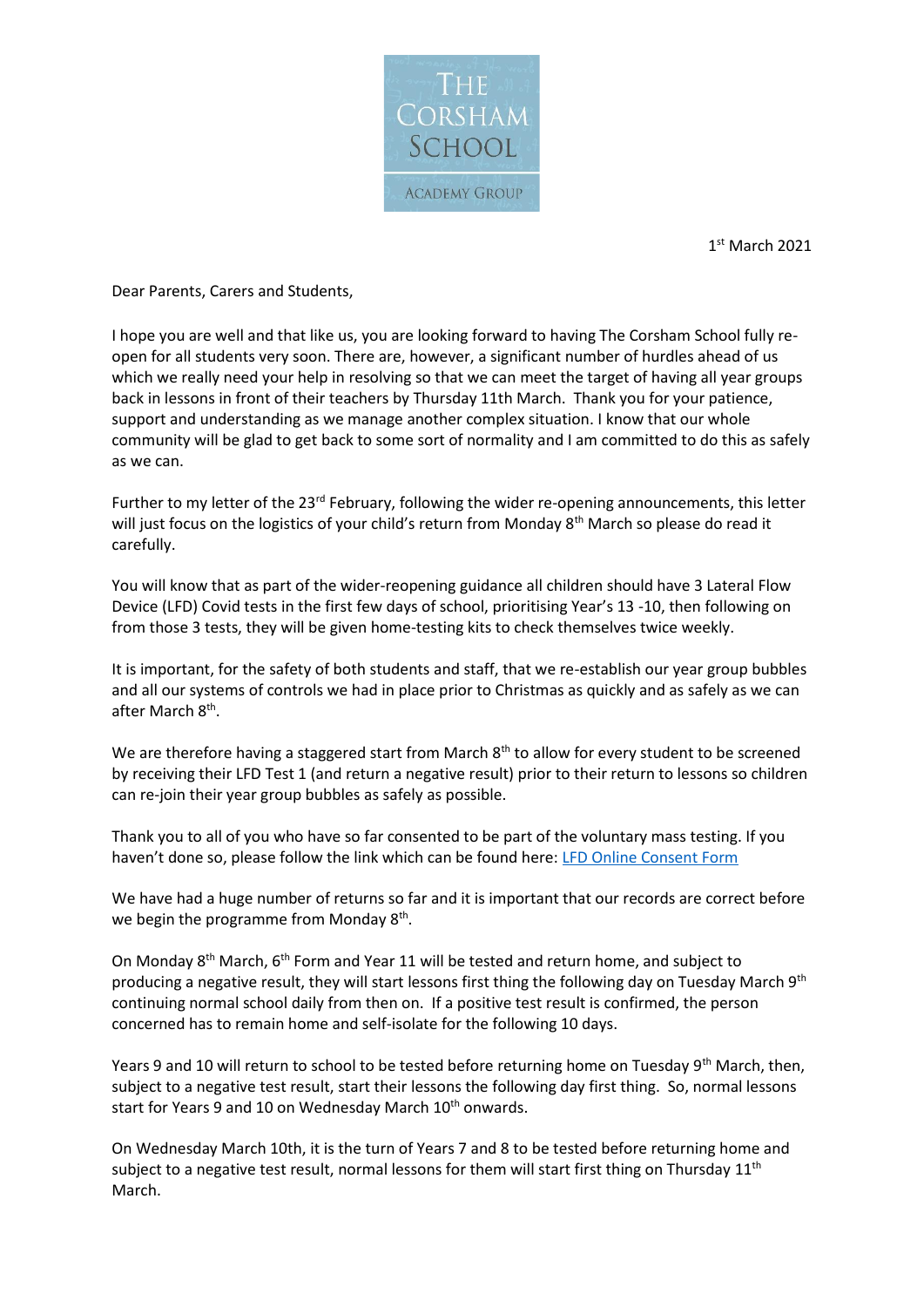From Thursday March 11th, all students will be back in normal lessons except for when they need to receive their 2 further follow up tests. In the period starting from Thursday March  $11<sup>th</sup>$  this will involve pupils being taken from their lessons for testing, returning shortly after subject to negative results.

It is important to note that, upon their return to school, all students will continue to follow the same procedures and rules we had in place before lock down:

- They will enter/exit through the same gate as before lockdown and line up in the same
- Use the same bubble classrooms and break/lunch break out zones as before
- Have the same uniform requirements whereby its normal full uniform, with PE kit to be worn on PE days and lots of layers encouraged due to the need to continue keeping rooms well ventilated.

(We will take a mindful and considerate approach in relation to parents who have been unable to purchase new uniform during the lockdown period and, where this is the case, we encourage parents to contact their child's tutor in the first instance).

- The expectation remains that face coverings must now be worn by pupils at all times when inside, when moving around the premises outside between lessons and at the start/end of the day where social distancing cannot easily be maintained, especially in the narrow alleyways around school, and when on school or public transport.
	- o Mask can be removed when:
		- Students are eating or drinking
		- Students are outside at break and/or lunch on the field/playground where social distancing can be maintained.
		- Students are engaged in physical activity as part of PE lessons

The following infographic sums up the information above:

## **Dates of LFD test 1 (When Students come into school for their test and return home immediately afterwards):**

|          | Monday                | Tuesday             | Weds                   | <b>Thurs</b>           | Friday                 |
|----------|-----------------------|---------------------|------------------------|------------------------|------------------------|
|          | March 8 <sup>th</sup> | March 9th           | March 10 <sup>th</sup> | March 11 <sup>th</sup> | March 12 <sup>th</sup> |
| 6th Form | <b>Covid Test 1</b>   | Normal school       |                        |                        |                        |
| Year 11  | <b>Covid Test 1</b>   | Normal school       |                        |                        |                        |
|          | Remote                |                     |                        |                        |                        |
| Year 10  | Learning              | <b>Covid Test 1</b> | Normal school          |                        |                        |
|          | Remote                |                     |                        |                        |                        |
| Year 9   | Learning              | <b>Covid Test 1</b> | Normal school          |                        |                        |
|          | Remote                | Remote              |                        |                        |                        |
| Year 8   | Learning              | Learning            | <b>Covid Test 1</b>    | Normal school          |                        |
|          | Remote                | Remote              |                        |                        |                        |
| Year 7   | Learning              | Learning            | <b>Covid Test 1</b>    | Normal school          |                        |

Testing is voluntary and students not undergoing testing should return to school in line with our arrangements, above. For example, if a Year 8 student is not participating in testing their first day back at school will be Thursday 11<sup>th</sup> March.

Our Covid Test Centre is located in the H block Gym and has a limited capacity for the number of tests it can deal with in any given hour.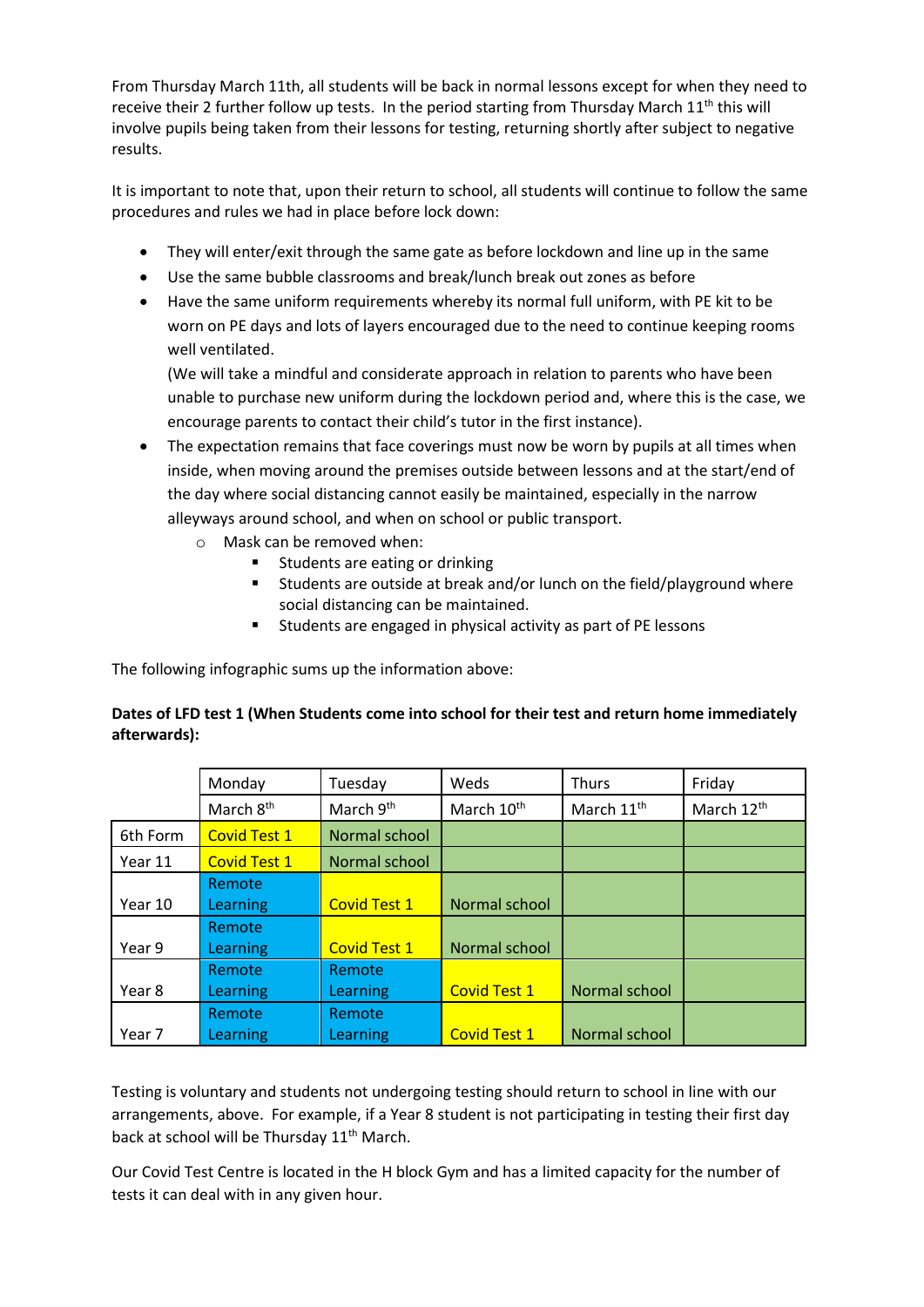When students come to school for their first test, the system will be parent drop off in Springfield car park at the allocated time. Students will be welcomed by Senior staff at the H block blue gate next to the all-weather pitch. Students will then be directed to the H block playground to line up for their test, then once completed, students return to the Springfield car park for pick up to return home. Test results will be communicated with via the mobile number and email provided within the consent form and these will come directly from the NHS Covid19 Test Result Notification. No school uniform is required to be worn on the day of the first test. Normal school uniform for students will resume from their first full day back in school.

Students walking to school for their test, must remember that we are still officially in lockdown. It is really important that behaviour is sensible and in line with the Government guidance.

Administering the test should only take 5 minutes but please allow approximately between 15 and 30 minutes for your LFD Test 1 Appointment.

To ensure a steady flow of people and to allow for social distancing, it is very important that you respect the times given for each Tutor group and that you arrive in the Springfield car park 5 minutes before your allocated slot and not before. We may struggle to accommodate late arrivals. May we respectfully remind parents that social distancing in the car park continues to be compulsory.

To support students with taking their LFD Test more information, including a video, will be communicated later this week.

The times for each Tutor group's LFD 1<sup>st</sup> Test are given in the table below.

| <b>Time</b> | Monday 8 <sup>th</sup> March | Tuesday 9 <sup>th</sup> March | Weds 10 <sup>th</sup> March |  |
|-------------|------------------------------|-------------------------------|-----------------------------|--|
| 8.30 am.    | Tutor Groups 11b1, 11b2      | Tutor Groups 10f1, 10f2       | Tutor Groups 8s1, 8s2       |  |
| 9.00 am.    | 11f1, 11f2                   | 10h1, 10h2                    | 8h1, 8f1                    |  |
| 9.30 am.    | 11h1                         | 10s1                          | 8b1                         |  |
| 10.00 am.   | 11h2                         | 10s2                          | 8 <sub>b2</sub>             |  |
| 10.30 am.   | 11s1                         | 10b1                          | 8f2                         |  |
|             |                              |                               |                             |  |
| 11.30 am.   | 6s1, 6s2, 6s3                | 9h1, 9h2                      | 7f1, 7f2                    |  |
| 12.00       | 6h1, 6h2, 6h3                | 9s1, 9b2                      | 7b1, 7b2                    |  |
| 12.30 pm.   | 6b1                          | 9f1                           | 7h1                         |  |
|             |                              |                               |                             |  |
| 1.30 pm.    | 6b2, 6f1                     | 9s2                           |                             |  |
| 2.00 pm.    | 6f <sub>2</sub>              | 9b1                           | 7s1                         |  |

## **Appointment times for LFD Test 1**

The second tests after Wednesday march 10<sup>th</sup> will follow the pattern indicated below. Students will come out of their normal lessons during the day and return as soon as possible after their tests, keeping disruption to learning at a minimum.

We will contact you immediately if their 2<sup>nd</sup> or 3<sup>rd</sup> test result is positive as you will be required to collect your child straight away. They will not be allowed to return home on public transport. Please note that following a positive LFD test result you will not be required to get a confirmatory PCR test.